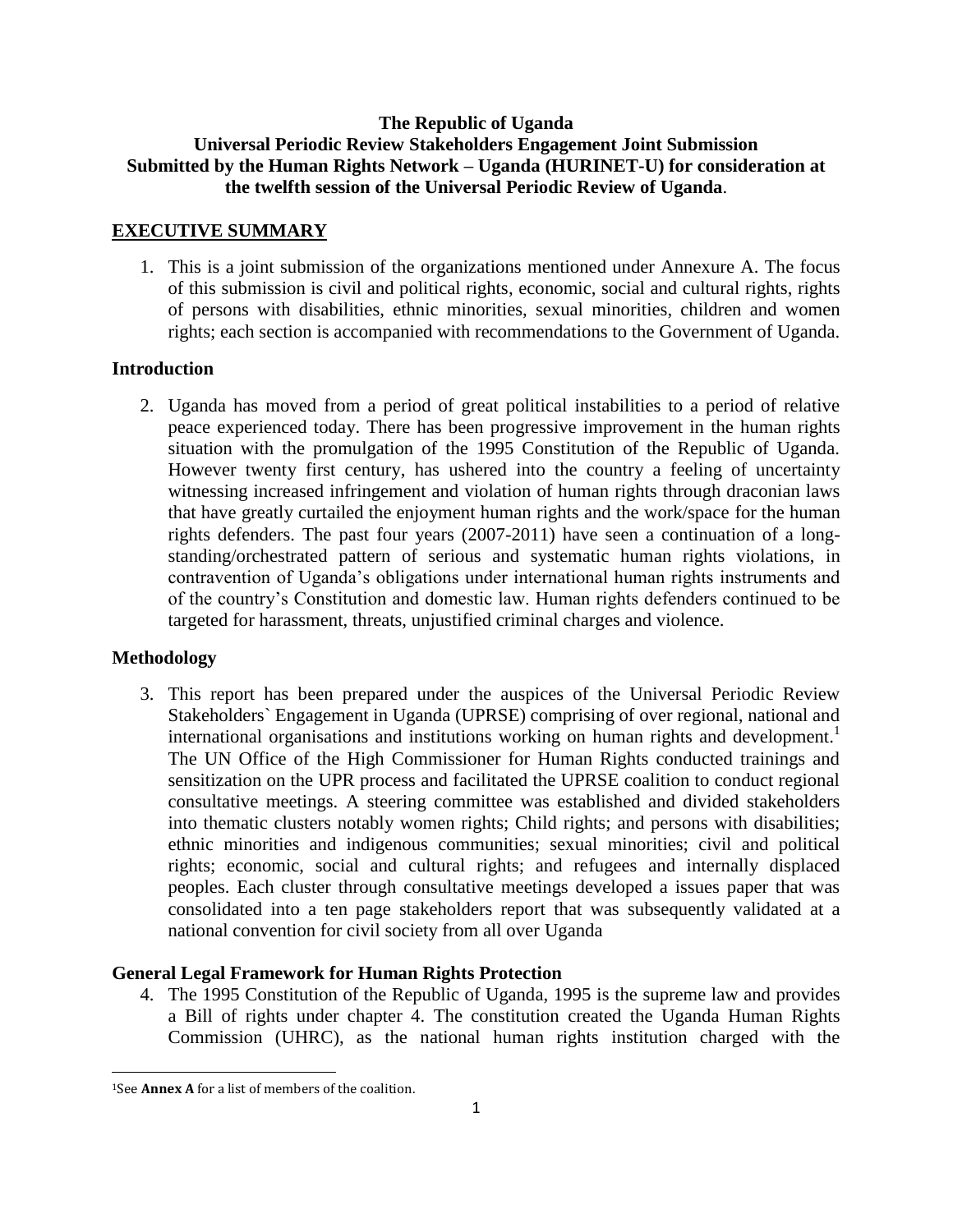promotion and protection of human rights. $^2$  In addition to a promotion and advisory mandate, the UHRC has quasi-judicial powers to investigate and judiciously rule on human rights violations. The biggest challenge facing the Commission, however, is the failure by the State to adequately fund the commission and implement orders and awards of the court.

# **ACHIEVEMENTS, BEST PRACTICES, CHALLENGES, CONSTRAINTS &RECOMMENDATIONS**

# **Economic, Social and Cultural Rights in Uganda**

# **Ratification of the International Covenant on Economic, Social and Cultural Rights**

5. Uganda ratified the International Covenant on Economic, Social and Cultural Rights (ICESCR) on 21 January 1987. Since ratification the State has not submitted a State Report to the Committee on Economic, Social and Social Rights. As a result, the country has not had the opportunity to have its legislation, policy and programs reviewed. The government should comply with its reporting obligation.

## **Extent of realization of selected economic social cultural rights**

- *1. Health rights*
- 6. Although the proportion of the national budget allocated to health care has been increased over the years (at  $10.2\%$ )<sup>3</sup>, it still falls below the 15% threshold set under the Abuja Declaration on HIV/AIDS, Tuberculosis and other Related Infectious Diseases.<sup>4</sup> This has left a number of health facilities in a dilapidated state, without equipment, essential medicines and run by unmotivated health personnel.
- 7. Whereas there have been efforts to revise the drug distribution mechanism in a bid to eliminate drug stock—outs of Essential Medicines and Health Supplies (EMHS), access to EMHS has been affected by budgetary deficits. Only 30% of the EMHS required for the basic package are provided for in the budget. As a consequence, from October 2008- March 2009, hospitals, including Mulago National Referral Hospital experienced anti-TB drug shortages which are expensive in private facilities.<sup>5</sup>

# *Recommendation:*

 $\overline{\phantom{a}}$ 

 The government should increase budget allocations to the health sector to meet the required demands for effective service delivery.

*Right to work and favorable conditions of work* 

- 8. Favorable conditions of work require setting a minimum wage ceiling. Uganda"s minimum wage was set in 1984 at Ugs 6,000 (approximately US \$ 3). To date this has not been revised. Hence affecting the rights of workers in relation to conditions of work.
- 9. Uganda's total labour force is estimated to stand at 10.9 million<sup>6</sup> the continued unemployment and under-employment rates account for  $17\%$ <sup>7</sup> of the labour

<sup>2</sup>See Article 51 – 58 of the Constitution of Uganda

<sup>3</sup>The allocation without donor support stands at 8.3

<sup>4</sup> OAU/SPS/ABUJA/3, Adopted by the African Union Special Summit of Heads of State and Government, 26 – 27 2001, Abuja, Nigeria

<sup>5</sup> Ministry of Health.MoH. (2008). *Access to and use of medicines by households in Uganda*. Kampala: Ministry of Health.MoH.

<sup>6</sup>National Development Plan 2010/2011-2014/2015 Pg. 182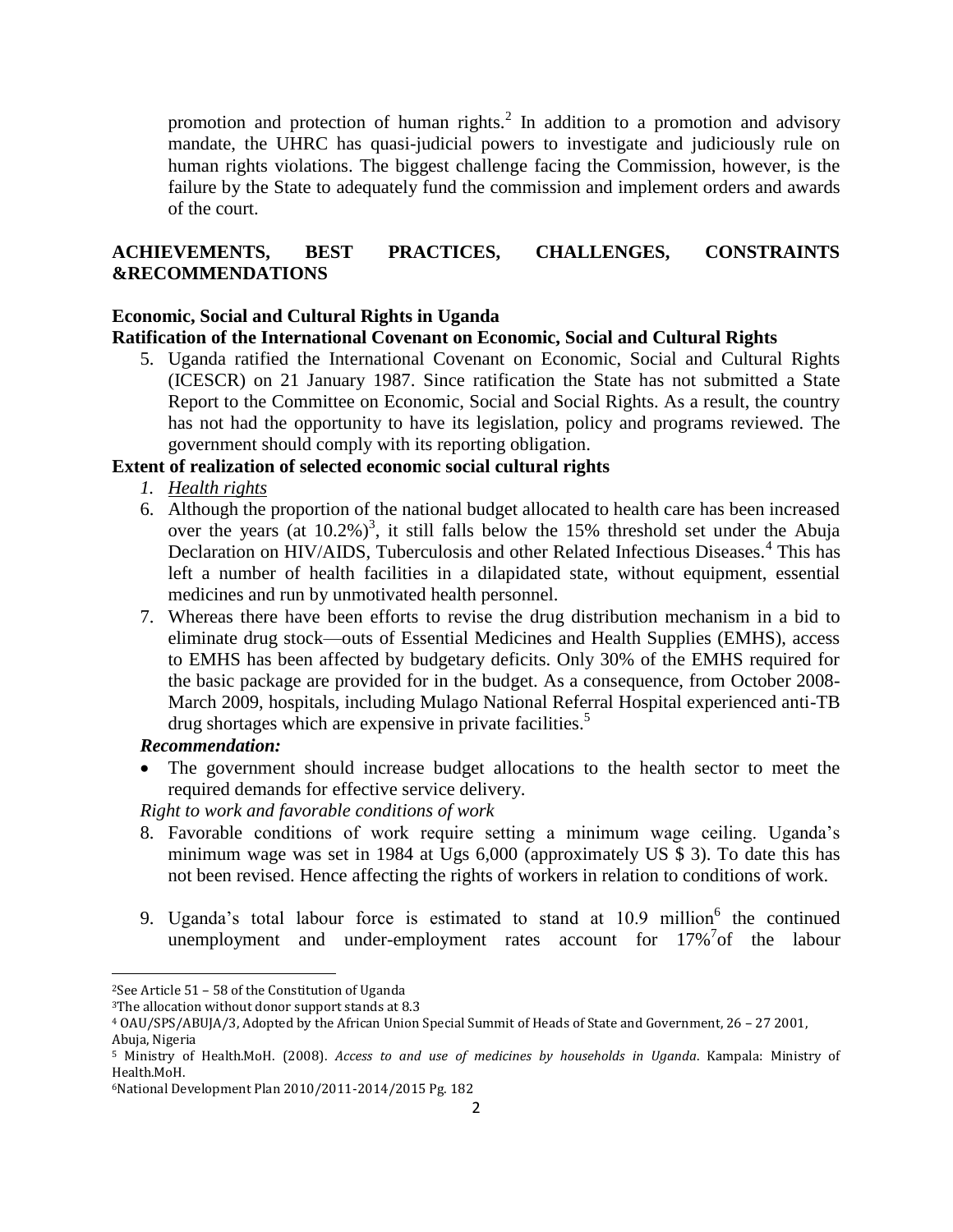force.<sup>8</sup>According to the UBOS report of 2005/2006, 1.7 million Ugandans within the industrious age bracket of 14-64 years are either unemployed or under-employed. The youth and women are the most affected by unemployment<sup>9</sup> and this has left them vulnerable and affected their enjoyment of other rights such as health, food, shelter. Steps have been taken to address unemployment including drafting the National Employment Policy, however the policy has not been passed leaving the country without a comprehensive employment policy.

## *Recommendations*

- The government of Uganda should review the minimum wage policy to enable it meet the present economic needs.
- The government should adopt policies to reduce unemployment and underemployment including revitalizing the private sector, reforming the education system and providing startup incentives for youth entrepreneurs.

# *Right to culture*

10. Comprehensive and accurate information about Ugandan culture is still not readily available. The government of Uganda reinstituted cultural institutions in 1993 and provided for constitutional guarantees for the institutions. However the properties belonging to cultural institutions have not been returned and the government has not compensated those institutions that lost their properties to past governments. Some minority groups such as the Benet, Batwa, Basongora, Bakonjo and Karimojong have been evicted from their traditional lands to give way to national parks. These groups have been denied access to their ancestral and cultural sites found in these national parks. In 2009, the government stopped the King of Buganda from visiting his subjects in Bugerere-Kayunga; this resulted into riots that left 27 dead in central Uganda. In March 2010, a mysterious fire burnt the world heritage site at kasubi Tombs, investigations as to the causes of the fire have not been completed. In 2011 the Institution of Traditional or Cultural leaders Act, 2010 which greatly limits the enjoyment of the right to culture. The Bill limits the funding of cultural institutions to government funding and it is a crime for cultural institutions to contact foreign governments without consent of government of Uganda. The most affect groups by this provision are minority communities who leave across boarder between Uganda and its neighbors.

## **Recommendation:**

- Enact a law that promotes the enjoyment and preservation of cultural rights
- Recognize and facilitate cultural institutions in their entirety, including returning their assets and granting overseer benefits on all profits from regional resources; and popularize and operationalize the national culture policy. The state should review its laws on natural resource protection to allow access to cultural sites by minority groups.

# **Civil and political rights**

 $\overline{\phantom{a}}$ <sup>7</sup> Uganda National Bureau of Statistics, Statistical Abstract 2008

<sup>8</sup> Pg. 182, National Development Plan 2010/2011-2014/2015, notes that "unemployment rate" refers to the persons who worked under one hour in the past seven days.

<sup>9</sup> Pg. 182, Uganda National Development Plan 2010/2011-2014/2015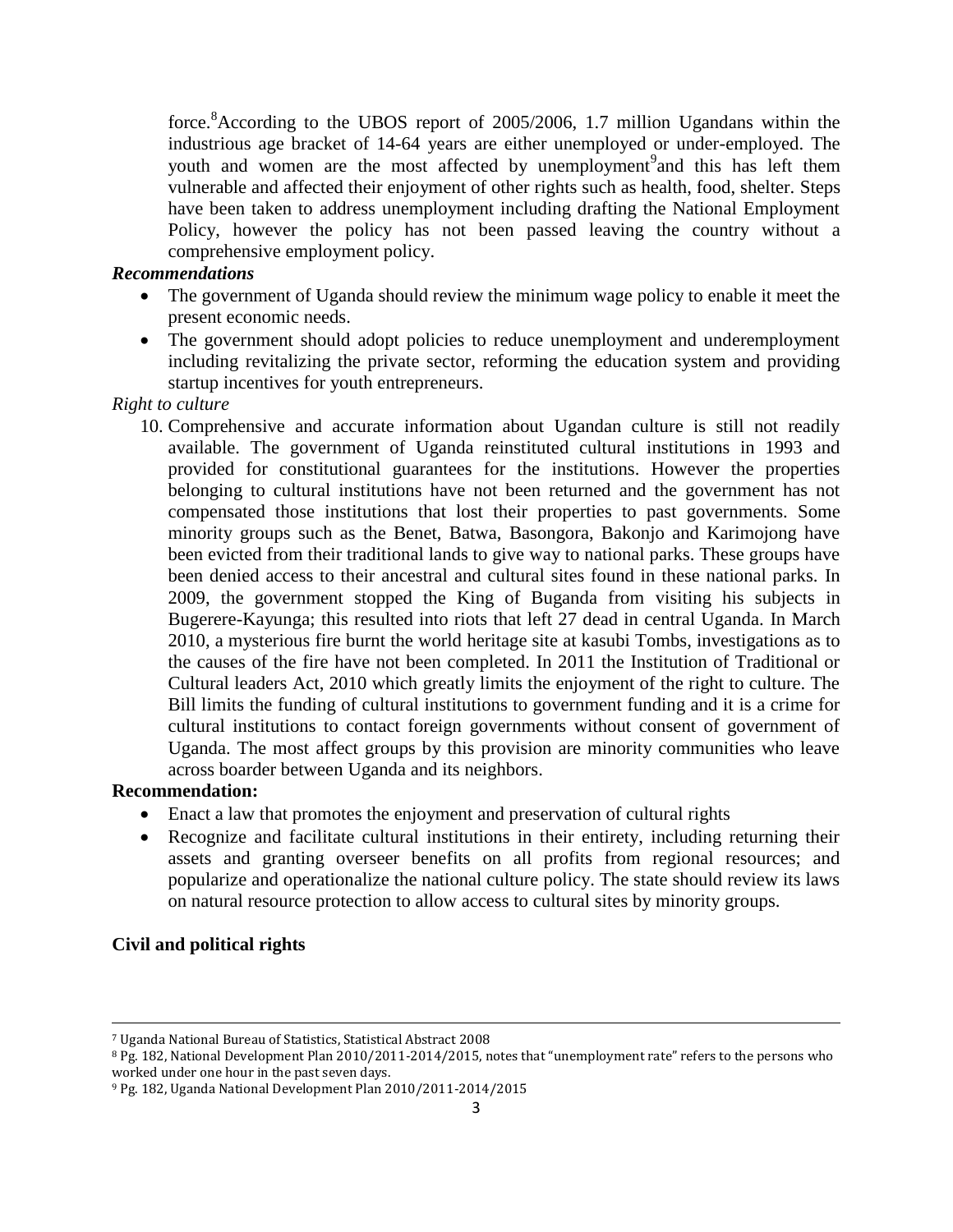# *Protection of the right to life<sup>10</sup>*

11. The Laws of Uganda still provide for the death penalty.<sup>11</sup>The Supreme Court in  $2006^{12}$ maintained the death penalty and provided that those on death row should be executed within 3 years or automatically turn into life sentences, the court also removed mandatory death sentences. The right to life has also been undermined by the excessive use of force by the security forces and agents in situations of public disorder. In September 2009 at least 27 people were killed during riots in central Uganda<sup>13</sup>. In April 2010, armed security men shot and killed 3 following the burning of Kasubi Tombs, a UNESCO heritage site. Death at the hands of security operatives in the 'safe houses' has also featured prominently as another violation of the right to  $life<sup>14</sup>$ . Human sacrifice has also occasioned several deaths. The Uganda Police Crime reports of 2009 and 2008 show an increase of child sacrifice by 20%.

## **Recommendations;**

- The death penalty be abolished
- Hold accountable Law enforcement officials who perpetrate such acts
- Ensure that it is only the Uganda Police Force that enforces the law and carries out its mandate.

# **Protection of personal liberty<sup>15</sup>**

12. Arbitrary arrests and unlawful detentions continue unabated in the country. Surveys show that up to 36% of community respondents who had ever been arrested have arrested on false accusations, mistaken identity, malice and no reason by security forces other than the police which is the only organ mandated to conduct arrests and kept in ungazzetted places separating them from their families and lawyers<sup>16</sup>. The state continues to operate illegal detention centers such as "safe houses" and the numerous paramilitary groups carrying out civilian policing affects the enjoyment of this right $17$ .

## **Recommendations;**

 $\overline{\phantom{a}}$ 

- The police should be the only security agents who should be allowed to arrest suspects
- Ungazzeted places of detention should be abolished

# **Torture, cruel, inhuman and degrading treatment and punishment<sup>18</sup>**

13. Torture at the hands of security agencies continues unabated in Uganda. The number of clients registered at ACTV is increasing steadily with 2009 reporting an increase of 348

4

<sup>10</sup> Article22 constitution of the republic of Uganda, 1995, Article 6 International Covenant on Civil and Political Rights which guarantee the inherent right to life

<sup>11</sup> Article 22 of the Uganda Constitution provides that life can be deprived in a sentence passed by a competent court and confirmed by the highest appellate court.

<sup>12</sup>Attorney General v Susan Kigula 416 Others S C Constitutional Appeal No 3 of 2006

<sup>&</sup>lt;sup>13</sup> Counting the cost of the September riots- Human rights Network

<sup>14</sup> Human rights watch open secret.

<sup>15</sup> Article 23 constitution of the Republic of Uganda, 1995

<sup>16</sup> African Centre for the Treatment and Rehabilitation of Torture Victims (ACTV) (2008) Baseline survey on the trends and nature of torture in Uganda, Kenya and Ethopia

<sup>17</sup> Paramilitary groups such as Chieftaincy of Military Intelligence (CMI), Joint Anti Terrorism Task Force (JATT), and Rapid Response Unit (RRU) among others continue to detain people in ungazetted places. See Human Rights Watch (2009) Open Secrete available o[n http://www.hrw.org/en/node/82072/section/6](http://www.hrw.org/en/node/82072/section/6) accessed on 24th May, 2010 <sup>18</sup> Article 24 constitution of the Republic of Uganda, 1995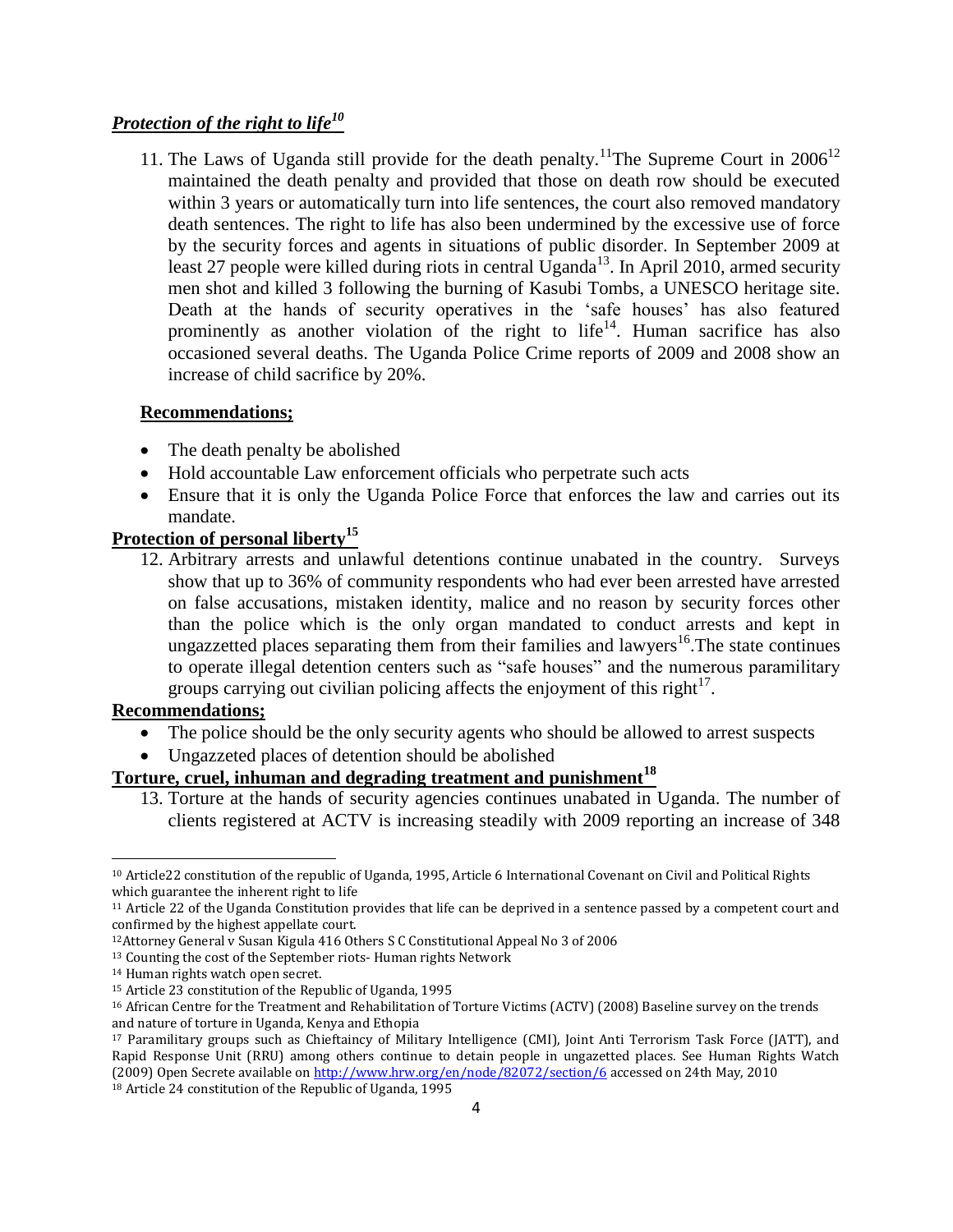new cases as opposed to 10 new cases of Torture in 2008. The number of new torture victims increased from 1,410 in 2008 to 1,738 in 2009, an increase of 19% as compared from 1,400 in 2007 to 1,410 in 2008 an increase of 1%. Notably, 1,386 of the 1,758 new cases of torture registered were Ugandans while 372 were refugees and asylum seekers<sup>19</sup>Prison conditions remain quite harsh. Congestion in prisons caused by high populations of remandees continues to pose a problem for the prison administrators.

#### **Recommendations:**

- Pass the prevention and Prohibition of Torture Bill, 2009 into law which seeks to domesticate the UN CAT and criminalize torture in Uganda.
- Ratify the optional protocol to the United Nations Convention Against Torture (OPCAT)
- Provide rehabilitation services to victims of torture to address the effects of torture and integration into society
- Establish a victim"s compensation fund to cater specifically for compensating victims of human rights violations.

# **Right to a fair hearing<sup>20</sup>**

14. An inadequate system of judicial administration and a lack of resources has contributed to a serious backlog in cases and thus limited the right to a fair hearing by not granting suspects a fair and speedy trial. Suspects brought before military courts who include civilians allegedly found in possession of a firearm are tried before the court martial<sup>21</sup>. Cases take too long to be determined because of the backlog which is caused mainly by lack of facilities and the lack of judicial officers to hear the matter. This has resulted into injustice to litigants. State officials have on many occasions undermined the judiciary through publically vetting and refusing to follow court orders. Government has not settled most of the claims made by judiciary and other bodies against the state and its agents. Mob justice is on the increase because of lack of trust for the judicial process.

# **Recommendations;**

 $\overline{\phantom{a}}$ 

- Carry out sensitizations for the community on the mandate of the local council courts.
- Facilitate the judiciary to work independently and without political interference.
- Compensate all the victims of human rights violations and respect court rulings.

## **Freedom of conscience, expression, association, assembly<sup>22</sup>**

Freedom of Assembly and association

15. On  $27<sup>th</sup>$  May 2009, the constitutional court<sup>23</sup>ruled that ruled that section 32 (2) of the police act which requires persons in Uganda to get permission from the police before they demonstrate, is contrary to Article 29 of the 1995 Constitution of Uganda, however in 2010 the Public Order management Bill was drafted and its effect is to reverse the court ruling and bring back the same restrictions. Further still, S. 35 of the Police Act which empowers the Minister prohibit demonstrations in the country still exist on statute books.

<sup>19</sup> African Centre for the Treatment and Rehabilitation of Torture Victims –Annual Report 2009.

<sup>20</sup> Article 28 constitution of the republic of Uganda, 1995, Article14& 15 International Covenant on civil and political rights

 $21$  The military court martial can try civilians charged with crimes under the UPDF Act.

<sup>22</sup> Article 29 constitution of the Republic of Uganda, 1995

<sup>23</sup>Muwanga Kivumbi vs. The Attorney General of Uganda (Constitutional Petition No. 9/05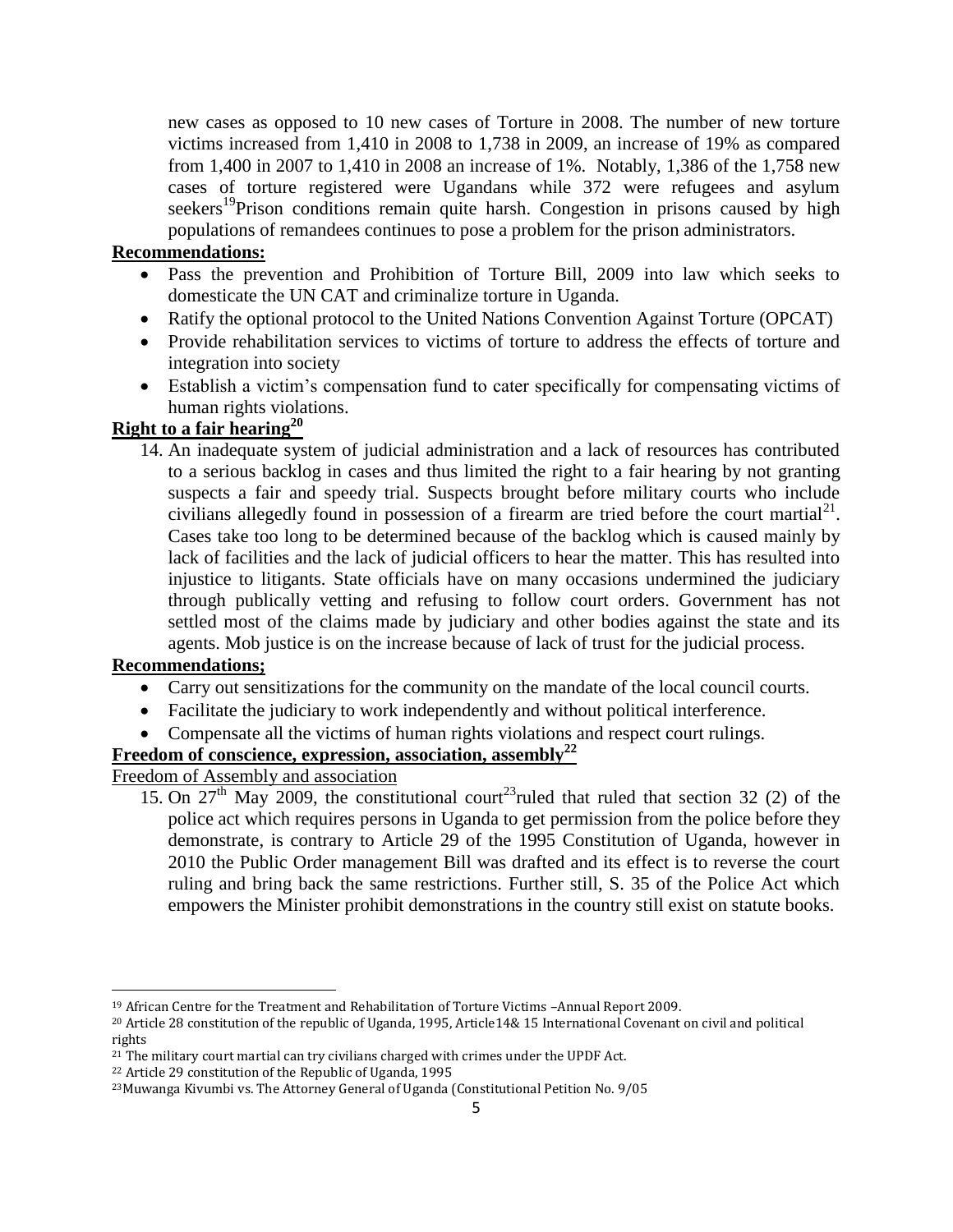16. There has been the continuous government blockade of various political parties from assembling and demonstrating. The police and the Army oftentimes uses excessive force to quell riots resulting into grave violations of human rights.

# **Freedom of Association**

17. In 2009 the Government passed the NGO Registration (Amendment) Act. The Act provides for yearly registration, curtails NGO work including requirement for permission before they contact the rural community. This Law has a great effect on freedom of association in Uganda generally.

# **Freedom of Expression**

18. Freedom of expression and more particularly freedom of the media is progressively being eroded through draconian laws. The press and journalists (amendment) Bill 2010, seeks to increase state control over media houses through setting up regulatory mechanisms which are aimed at muzzling the operation of print media in Uganda and the Electronic Media Act directly affect press freedom. Several provisions of the penal code such as criminal libel, promotion of sectarianism, unlawful publications, false news and deformation limit free media in Uganda. In 2009 Uganda witnessed arbitrary close down of media houses considered to be anti government, 4 radio stations were closed, the state ordered for the dismissal of several journalists considered critical to the state. Resident District Commissioners (RDCs) in many parts of the country have forced media houses not to host opposition leaders.

# **Recommendations**

- The government of Uganda should withdraw the proposed amendment to the Press and Journalist Act since these constitute additional threats to media freedom in Uganda.
- All state agencies should respect freedom of speech
- GoU, Civil Society Organizations and the Media should work together to develop self-regulatory systems for the media industry to promote a free and profession media in Uganda.
- Parliament of Uganda should Repeal and amend laws that are inconsistent with media freedom.

# **Access to information<sup>24</sup>**

19. We commend the state for enacting the access to information Act which came into force in 2005 to give effect to Article 41 of the Constitution. However, we recognize that there still exist impediments to citizens accessing the sought information as the state has failed to pass the regulations that were meant to operationalize the Act.

# **Recommendations**

- Set up a body to monitor implementation of the Access to information act / Give the Uganda Human rights Commission the mandate to monitor the implementation and enforcement of the Act in the alternative.
- Laws in conflict with the access to information Act should be amended to give the Act effect.
- GoU should enact the regulations to that will give effect to the Act passed.

# **Status of Human Rights Defenders (HRDS)**

 $\overline{\phantom{a}}$ <sup>24</sup> Article 41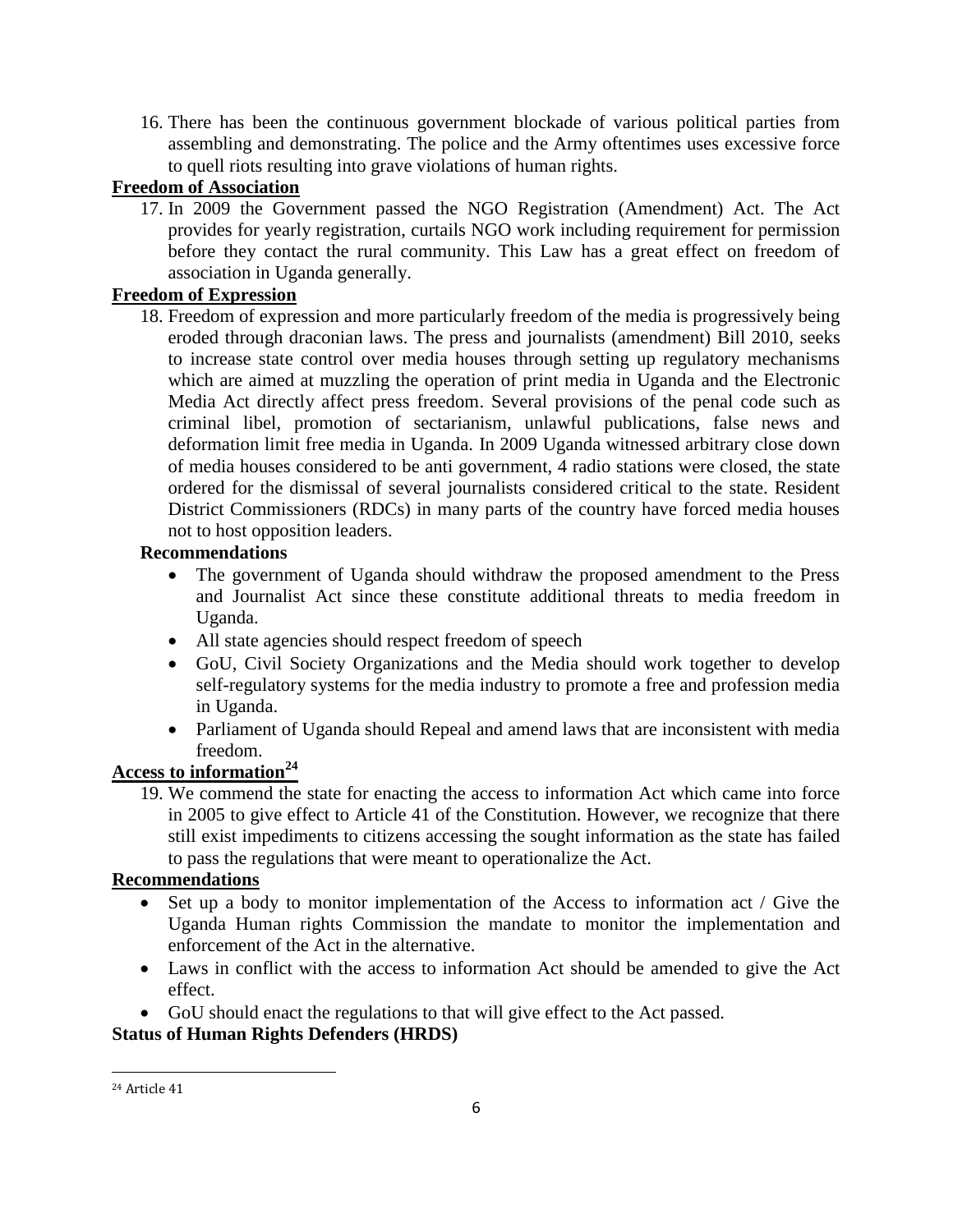20. The State and its agencies have continued to threaten HRDs. Such threats to HRDs have been in form of direct attacks on the individual, family, business or friends**,** threat to close business interests, actual closure of such interest, arbitrary arrests and detention, and torture. HRDs have been associated with political opposition and rebel groups as an attempt to discredit them.

#### **Recommendations:**

- The government should create an enabling environment for the operation of human rights defenders
- The government should investigate and hold accountable officers who attack human rights defenders.

#### **People with Disability RIGHTS**

- 21. The Constitution provides for sign language as one of the three spoken languages in the country, however despite the legal requirements no measures have been put in place to translate information for people with hearing or visual impairment. Government has no Braille production unit to transcribe print literature into Braille. This makes it difficult for visually impaired persons to afford the transcription costs hence depriving them the right to information.
- 22. PWDs with mobility challenges face serious challenges in accessing most of the public buildings and roads due to lack of ramps, lifts, rails etc. This denies them the right to movement, living independently in community and contributes to exclusion from participation in public activities.

#### **Recommendations:**

- Public service should incorporate sign language interpreters in the government employment structure and recruit them in the respective public offices to facilitate communication between deaf persons and the other persons.
- GoU should adopt the accessibility standards developed by UNAPD (an organization for persons with physical disabilities in Uganda) as a standard measure for improving the accessibility of all public and private structures;
- Awareness campaigns on the white cane should be incorporated in all the line ministries to increase knowledge on the relevancy of the Cane.

## **Child Rights:**

## **Access to Education**

- 23. The state has put in place measures to protect children including the enactment of the Children Act, providing for secretaries for child affairs at every local council level. Policies such as Universal primary education and universal secondary education, adolescent reproductive health policy among others have promoted the rights of children. However major challenges still exist.
- 24. The teacher pupil rate is still high, while many pupil still trek long distances to school and lack of lunch at school still remain a challenge for children and parents. On the other hand despite the passing of the Prevention of Trafficking in Persons Act child trafficking and child sacrifice is on the increase as noted by the police reports. Child labour remains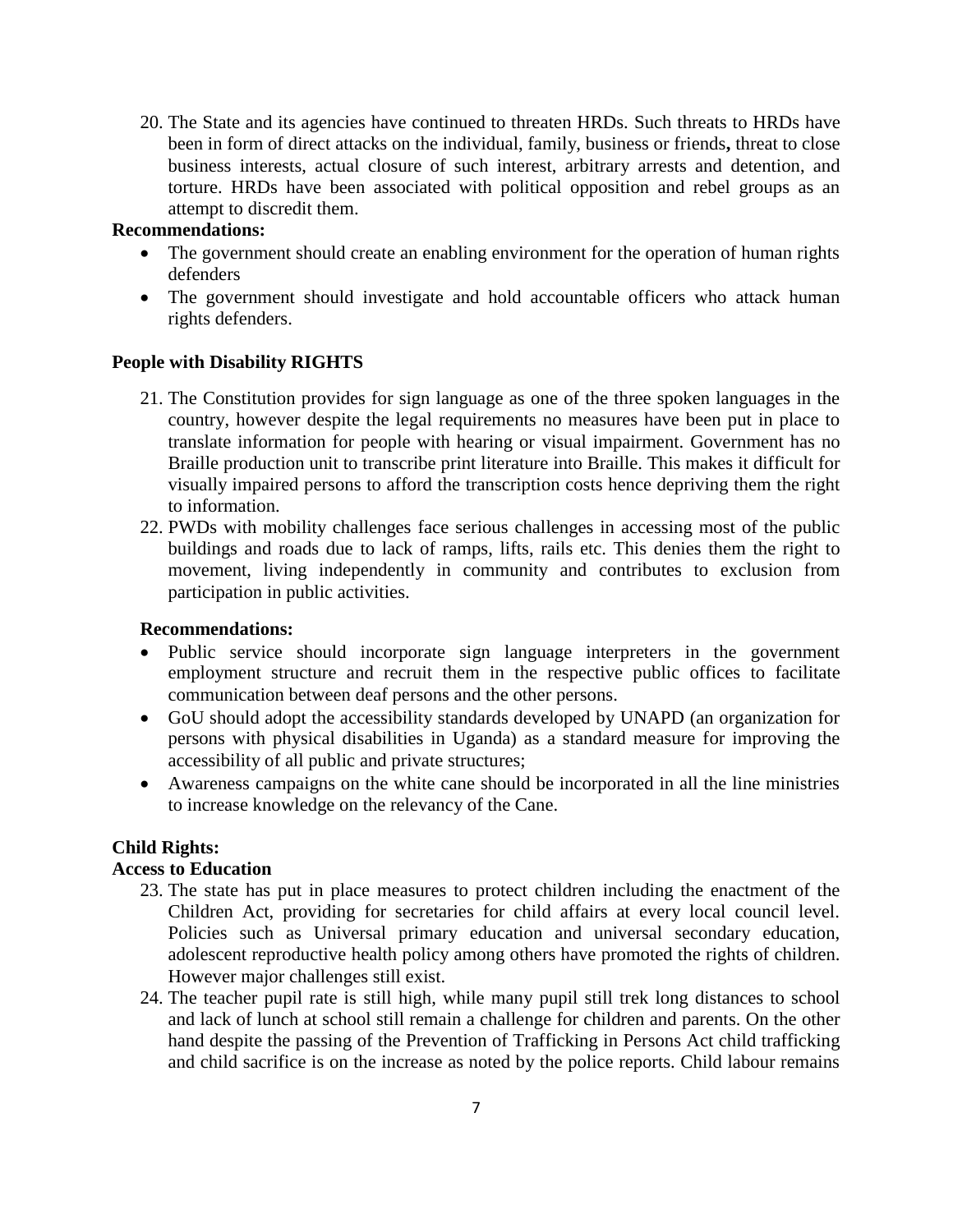a major challenge in the country with most child laborers working in agricultural plantations and stone quarries.

## **Recommendation:**

- There is need to construction and equip more schools in rural areas to enable all children have equal access to education like their counterparts in urban areas
- GoU should start programmes for provision of lunch for school children.
- GoU should Prohibit all forms of violence against children and develop a national prevention strategy
- More efforts should be put on prosecuting all those involved in perpetrating violence against children and child sacrifice.

# **Women and Gender Rights**

- 25. High poverty levels, low literacy rates, negative cultural practices, limited access to resources and institutional weaknesses in law enforcement agencies continue to affect women"s rights. On the other hand, insufficient resources have restricted the coverage of key actors and implementation of programs geared towards promoting equality and equity between men and women. The state has implemented affirmative action programme in favor of women in all development programmes, including having women representative at all elective posts in the country. Much as this has improved women participation in decision making, many women are still unable to take part in decisions that affect them due to cultural and social factors.
- 26. In 2010 government passed the Domestic Violence Act and the Prohibition of Genital Mutilation Act, these are positive steps towards eliminating violence against women and Female Genital Mutilation (FGM). Despite the laws FGM is still a common practice in eastern Uganda<sup>25</sup> and sexual and gender based violence among women is still high<sup>26</sup>. The state has also not revised the marriage and divorce laws to provide for marriage rights for women.

## **Recommendations:**

- The government should expedite the process of enacting the Marriage and Domestic Violence, Marriage and Divorce and HIV AIDS Prevention and Control laws.
- The government should popularise and implement the provisions of the FGM Act and awareness against bad cultural practices and too have the regulations to the FGM Act passed.
- Should formulate a comprehensive reparation programme for IDPs for women

# **Status of LGBTI**

 $\overline{\phantom{a}}$ 

27. The most egregious violation of LGBTI rights in Uganda is constituted by the various legal frameworks particularly the proposed Anti-homosexual Bill, The HIV/AIDS Prevention Bill, 2010, the penal code Act that still criminalizes same-sex sexual conducts in private between consenting adults and the proposed sexual offences bill 2011 which

<http://ipsnews.net/news.asp?idnews=48915> accessed on March 13, 2011

<sup>25</sup>Wambi Michael (2010) Female Circumcision Still a Vote Winner available at

<sup>26</sup>For example UNICEF in 2005 showed that up to 60% of the women in northern Uganda had experienced sexual and gender based violence.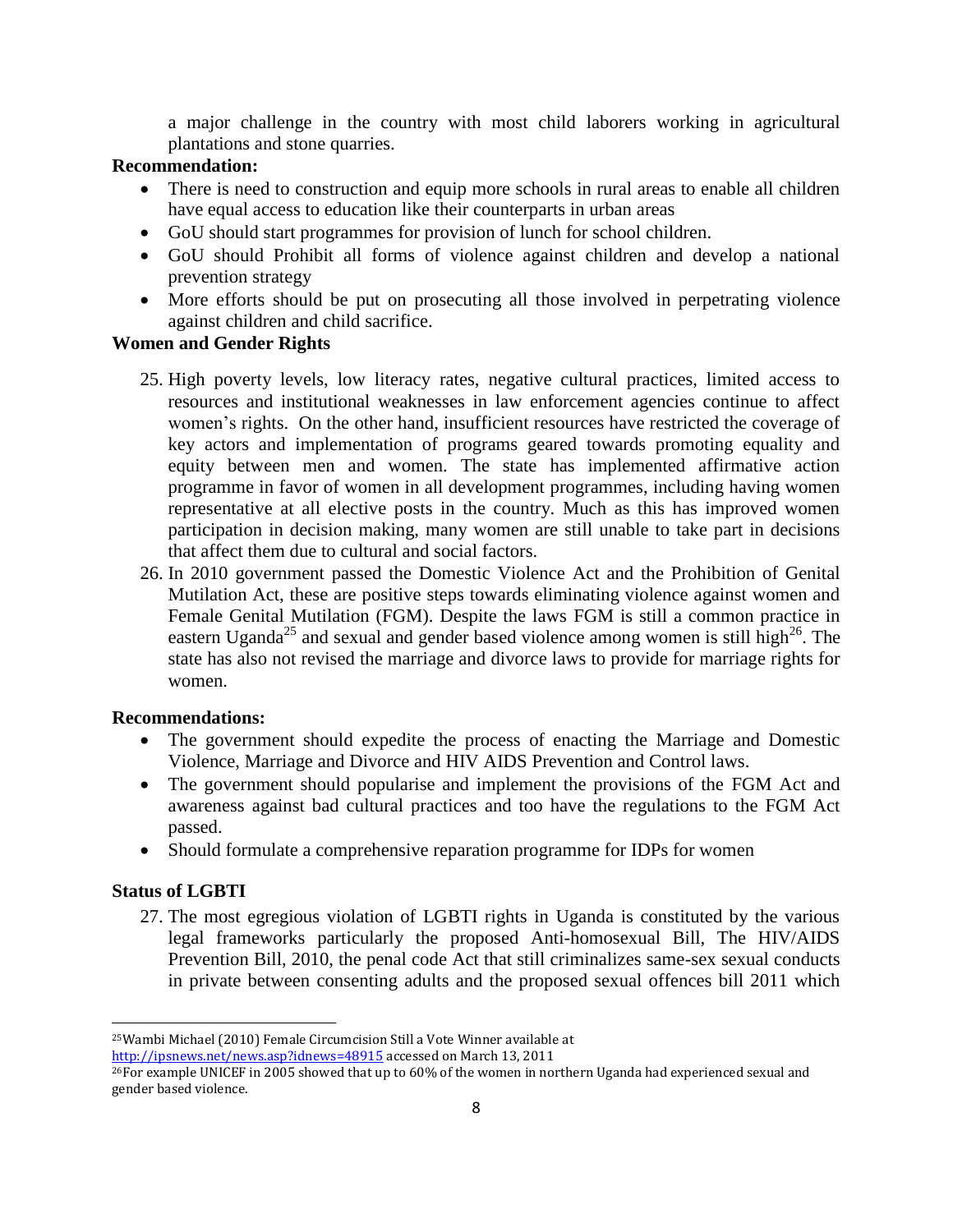contravenes Articles 2(1), 17 and 26 of the ICCPR.

- 28. Such laws reinforce social stigma against gay, lesbian, bisexual and transgender individuals and expose them to the risk of deprivation of liberty, life, right to privacy, physical integrity and health. LGTBIs in Uganda face stigma and selective application of the law where they are often arrested and detained without clear charges levied against them.
- 29. Human rights defenders working on LGBTI issues in the country have been forced to flee Uganda fearing for their lives after a local newspaper printed articles exposing their sexuality in a highly inflammatory manner with pictures and their addresses calling for them to be hanged. The high court in Uganda ordered for compensation of all persons whose pictures and addresses were published with a call to be hanged<sup>27</sup>. However compensation is not enough protection given the stigma and threats LGBTI are facing.
- 30. LGBTI organizations in Uganda are not allowed to formally register<sup>28</sup> with the national institutions because their activities are considered to be against public morals. There are no government-sponsored or privately funded programs that respond to the HIV related needs of same-sex practicing persons in Uganda despite the HIV seroprevalence rates which run at about 10% among adults, at present.

#### **Recommendations:**

- **1.1** Repeal Articles 145, 146, and 148 of the Ugandan Penal Code and decriminalize consensual sexual activity between persons of the same sex.
- **1.2** Repeal laws that implicitly discriminate on the basis of sexual orientation or gender identity, such as Sections 15(6)(d) (i) and (ii) of the Equal Opportunities Commission Act, which prevents the Commission from investigating rights violations that may be considered immoral.
- **1.3** GoU should denounce the Anti-Homosexuality Bill of 2009 (Bill 18) in all of its forms and any similar legislation that explicitly or implicitly targets people on the basis of their sexual orientation or gender identity.
- **1.4** Investigate and appropriately address non-state violence against LGBTI people; publicly condemn all acts of violence, discrimination and intolerance against individuals on the grounds of their sexual orientation or gender identity.
- **1.5** Adopt the Yogyakarta principles, disseminate the information and create awareness and translate them at the local level.
- **1.6** Include LGBTI agenda in the National HIV /AIDS and health strategic plans and policies.

#### **IPS/Minority People**

 $\overline{a}$ 

31. Ethnic minority groups continue to be disproportionately affected by Uganda"s problems, including regional conflicts, uneven development, and inadequate health care and poor education provision. Ugandan minority groups are facing land and resource tenure

<sup>&</sup>lt;sup>27</sup> http://www.ultimate-guitar.com/forum/archive/index.php?t-808713.html

<sup>&</sup>lt;sup>28</sup> Both the Non Governmental Organizations (Registration) Act 2006 and the Companies Act require the Registrar to approve the organization's name which should not be contrary to public morality and also approve the objectives.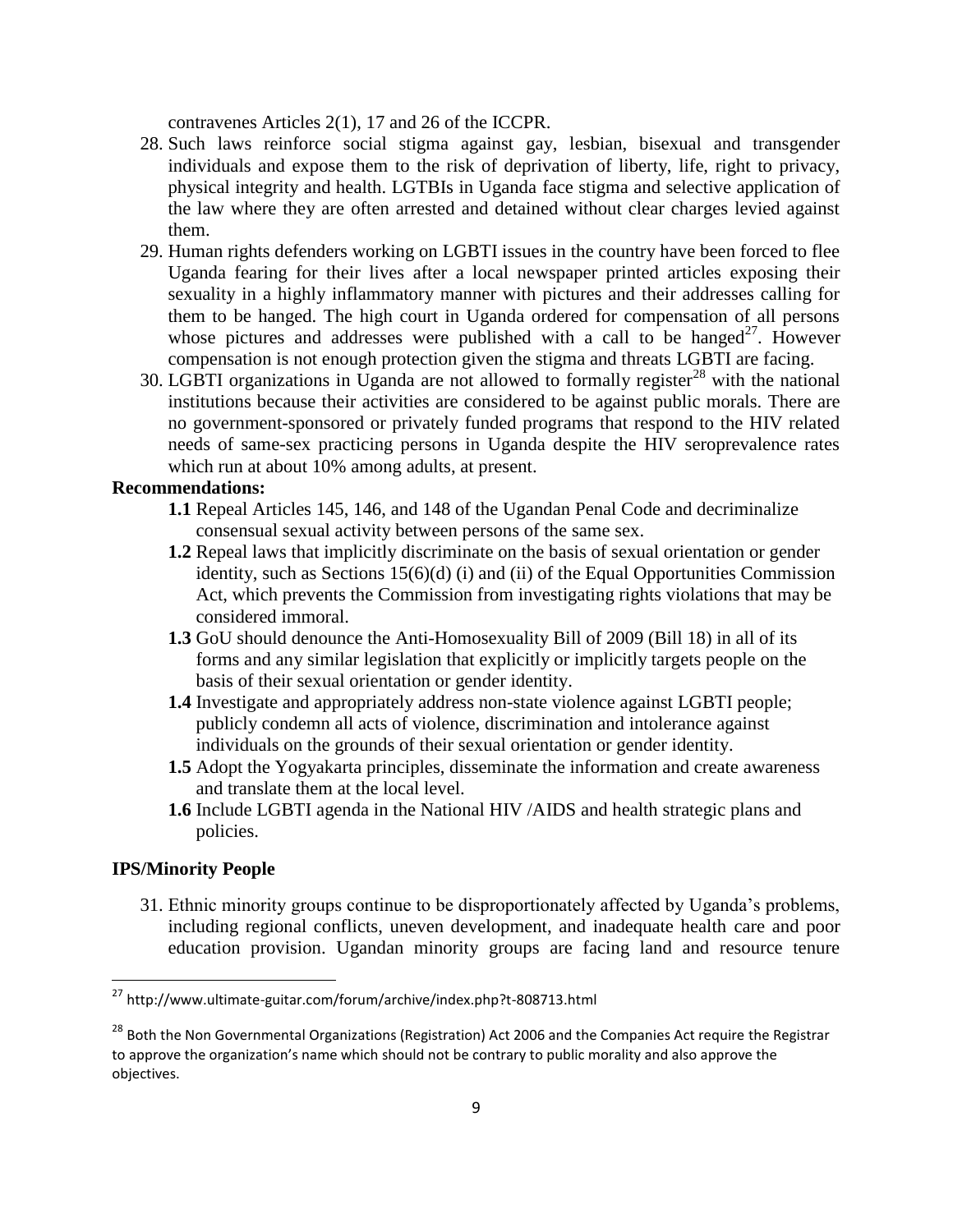insecurity, poor service delivery especially in the education and health sectors,  $\arctan^{29}$  and low political representation. Their situation is steadily deteriorating with increasing competition for natural resources in their areas, the effects of climate change (such as drought) and growing impoverishment.

32. Women and children from Ethnic minority communities are frequently excluded from decision making and gender interests. This is aggravated by lower levels of literacy and education among women in the minorities" communities. Women are marginalized and refused access to any property rights. Many are often excluded from roles of political leadership, both in indigenous sociopolitical structures and in structures imposed by the state.

# **Recommendations:**

- 1. Uganda should ratify and domesticate the ILO Convention 169 Concerning Indigenous and Tribal Peoples in Independent Countries. It should also comply with the provisions of UN Declaration on the Rights of Indigenous Peoples.
- 2. The state should implement the Concluding Observations of the African Commission on Human and Peoples" Rights in particular those concerning ethnic minorities.
- 3. Affirmative action within the education and health sector should be improved to favor minorities

Refugees & IDPs

## **Access to land by returnees**

33. Land issues and eviction remain a serious concern among former IDPs. Major land disputes continue to become inter-clan conflict and boundary issues. Communities and local leaders lack knowledge on land rights and the mechanisms to access property restitution channels which continue to be a significant challenge to the achievement of durable solutions.

## **Issues affecting Refugees**

34. Of high priority currently is the question of the application of the Cessation Clause on 16,300 Rwandan refugees and expulsion of Rwandan rejected asylum seekers. The Governments of Rwanda and Uganda have decided that **all** Rwandans living in exile return at all costs violating the principle of *non-refoulement.* Forcible returns were also conducted in a manner that violated rights of the affected population in that, the governments used the military who applied excessive force, coercion; deceit and trickery to get the Rwandans assemble in one area.

## **Recommendations**

 $\overline{\phantom{a}}$ 

1. The government of Uganda should establish the Refugee Appeals Board to deal with rejected asylum cases and open up the avenue to applicants to accessing courts of law on refugee status determination.

<sup>29</sup> International Labour Organization and African Commission on Human & Peoples' Rights, 2009